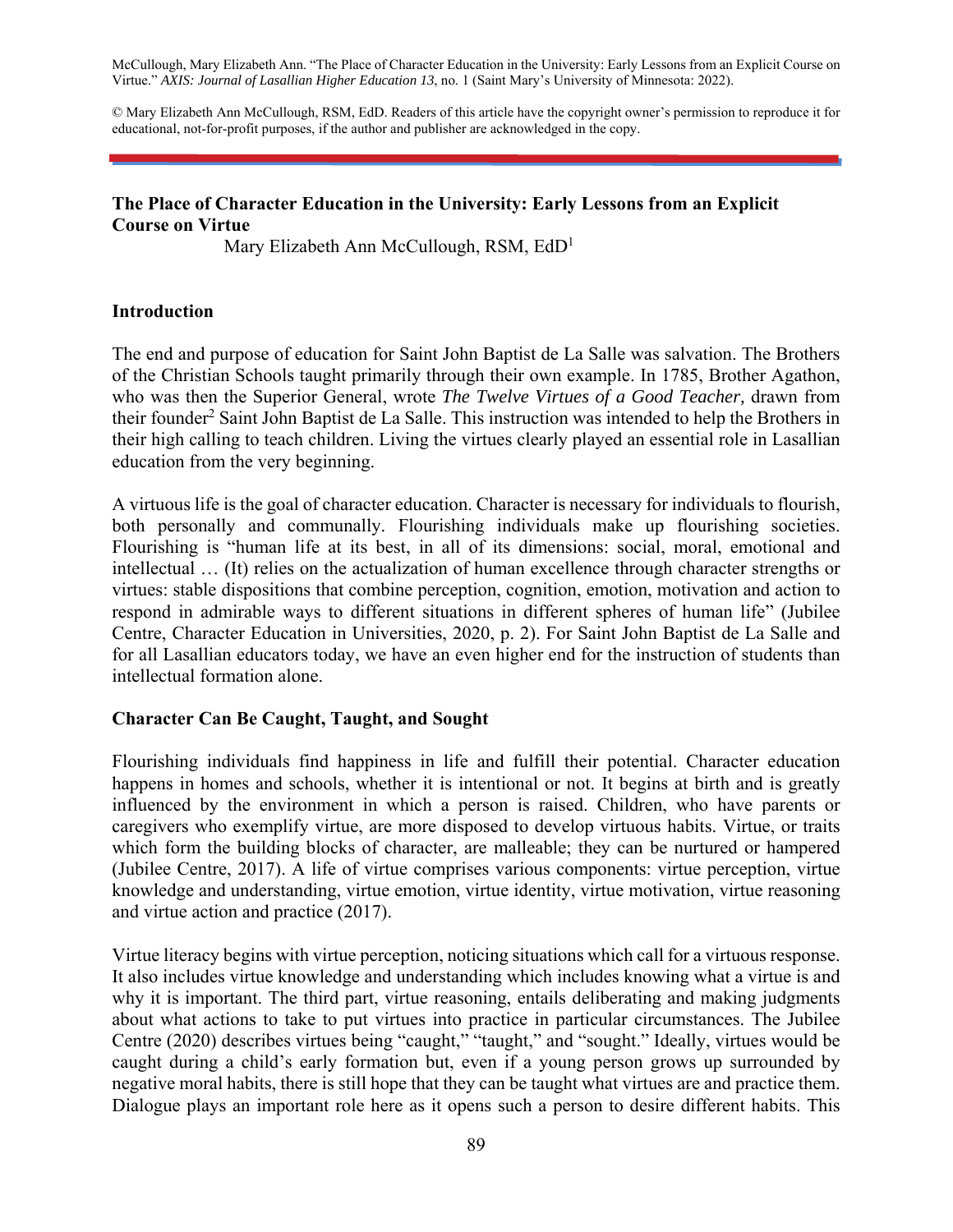desire can lead to virtues being sought. Plato insists that the "only way to live a fully virtuous life is to develop virtuous habits" (Jonas, 2016, p. 8). We cannot be satisfied with merely acquiring knowledge of the virtues. Both knowledge and action are required. For, as Aristotle says, we inquire "not in order to know what virtue is, but in order to become good, since otherwise our inquiry would have been of no use" (Nicomachean Ethics II, 2009, p. 23).

Although the young may more easily acquire the dispositions for virtue growth, virtue knowledge and understanding requires higher levels of thinking and reflection. Aristotle himself taught that young children need the "external input of parents and teachers … young people at this early stage are incapable of the practically wise reflection of the morally or virtuously mature agent: they have to attain 'years of discretion' through education and experience" (Carr, 2017, pp. 113-114). Hence, the appropriateness of character education at the university level.

There are many reasons for university-level character education. First, virtue is good in and of itself. It is necessary for human flourishing and promotes integrity, a just and inclusive community, religious faith, moral development, citizenship and leadership, integrity in the workplace; and it is in line with our Lasallian Catholic mission (Lamb, 2021). While many students enter college in order to get a good job and make more money, I have found that many also appreciate the formative aspects of their college experience and, as they seek to discover their identity, want to be good people. The development of character is not only good for the individual, it is good for society (Fishman, 2015; Jubilee Centre, 2020). Acquiring knowledge and skills can be quite dangerous without equal attention to moral virtues and good character.

Character and virtue education is, as Derek Bok, former president of Harvard University argues, "inherent to university education" (Murray, 1996). At a time when trust in leaders is down, higher education institutions are well positioned to effect change as they educate future leaders in all fields and disciplines (Bok, 1976). Both Plato, in *The Republic,* and the Founding Fathers of the United States of America stated that the success of self-governance is dependent upon the character of its citizens (Berkowitz and Bier, 2007). Bok advocates for a course based on moral dilemmas in which students are expected to enhance their moral perception and moral reasoning and "help students clarify moral aspirations," that is "define their identity and establish the level of integrity at which they will lead their professional lives" (Bok, 1976, p. 28). Establishing a similar level of integrity in their personal lives is no less important. The benefit of doing this within the context of a college course is that students can "grapple with moral issues in a setting where no serious personal consequences are at stake" (Bok, 1976, p. 28).

### **An Explicit Course in Virtue**

Recently, I had the opportunity to co-teach a course at Saint Mary's University of Minnesota. My work with the University of Birmingham, U.K., made me curious about the impact of an explicit course in virtue. Especially in the context of higher education, virtue needs to be integrated into every area of the university where virtue can be "caught" in the culture and "sought" by students themselves through service and learning opportunities (Jubilee Centre, 2020). Still, I wondered how students might respond to a course where virtue is explicitly "taught" with the goal of increasing virtue literacy through reading, discussions, reflection, and consideration of moral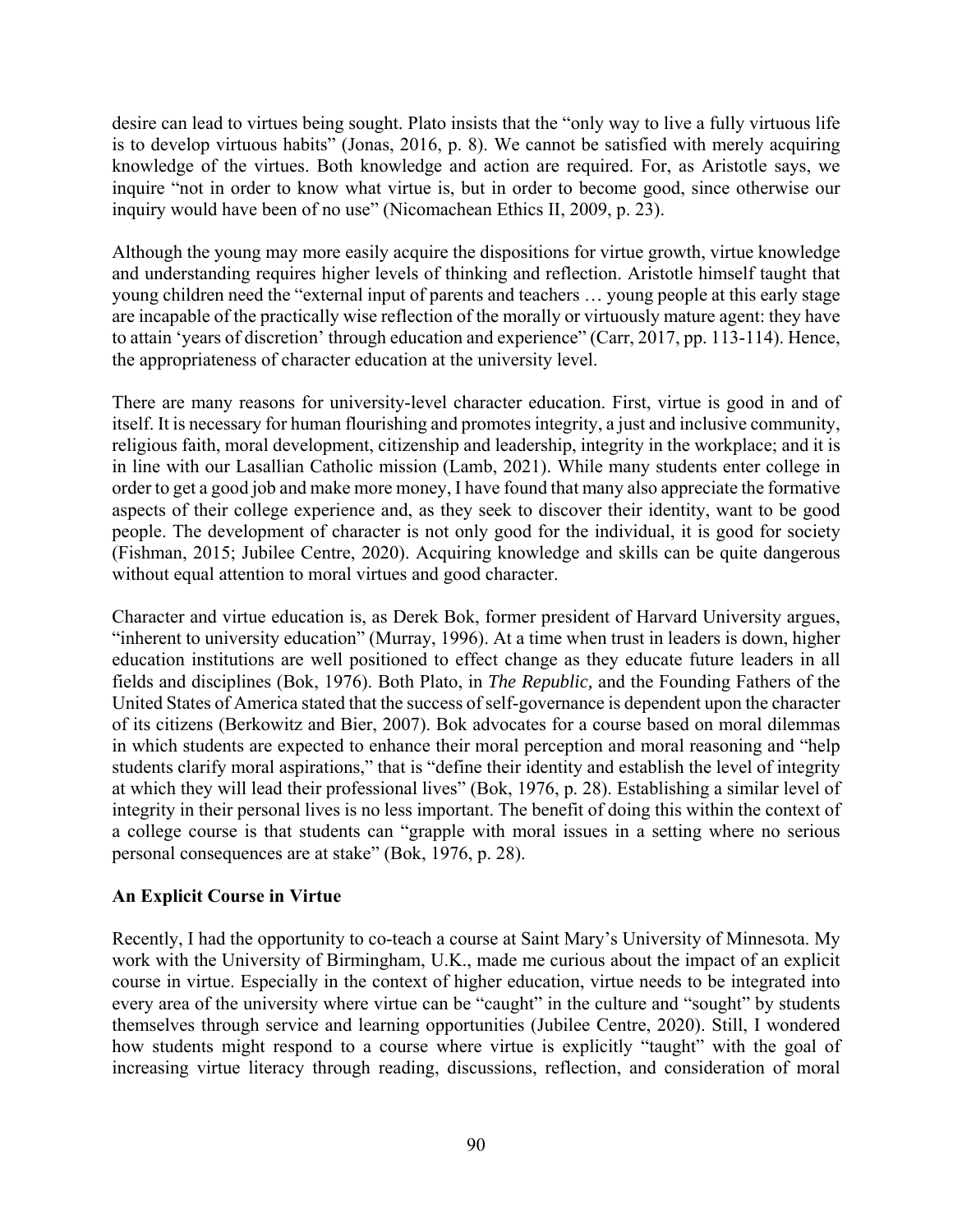dilemmas. As I set out to design the course, I anticipated that the students at Saint Mary's would, as research has suggested, benefit from this course (Lamb, 2021;Wright, 2019).

The course was designed to introduce students to concepts and terms central to character development. Priority was given to increasing student understanding of the four cardinal virtues, three theological virtues, and the overarching meta-virtue of *phronesis*. Over the course of the semester, students were introduced to various approaches to character education including the Jubilee Centre's Framework. Various teaching methods were employed given the value of a "combination of pedagogical approaches" (Arthur et al., 2017, p. 71). In particular, students were asked to reflect on personal experience, engage with virtuous exemplars, and form friendships of mutual accountability (Brooks, Brant, and Lamb, 2019). Designed to be an introduction to character education in order to increase virtue literacy, the course was still academically rigorous and regularly encouraged students to reflect and think critically. The instructors were mindful that "what is called 'character education' at the university level distinguishes itself fairly sharply from the development of character at earlier stages of the educational system" (Jubilee Centre for Character and Virtues, 2020, p. 8).

The course fulfilled a theology requirement and twenty-one students, mostly first-years, were enrolled. Students were invited to reflect on their own virtue practice during the semester by selecting one virtue that they desired to practice. Students were given time to reflect, with another student who served as an accountability partner, on their practice and discuss their growth (or lack of growth) in this particular virtue. The entire class focused on the virtue of gratitude, given its connection with overall wellbeing, by keeping a gratitude journal. The journal was intended to increase their awareness of the opportunities to practice this virtue.

Character is built around virtue knowledge, virtue reasoning, and virtue practice. In virtue knowledge, the student first recognizes that they are in a moral situation. The situation triggers emotions, desires, or feelings in them. They identify the virtues that can educate their specific emotions toward realizing the good in the situation they are in. Virtue reasoning then comes into play as they think about how they can practice or give expression to the virtue or virtues that correspond to the emotions or desires, those which give the "best expression of the golden mean." Finally, virtue practice takes over as the student acts and then reflects on how well they handled that situation. These reflections are rich resources for discussion and growth.

### **Design of the Instrument**

Students enrolled in the "taught course" (as opposed to a "research course"), in which character education is formally taught, were given a questionnaire at the beginning and end of the semester. The pre-test questionnaire was intended to establish temporal precedence of the intervention and test our assumption that levels of virtue literacy in students ranged from low to moderate. The same questionnaire was used at the end of the semester as a post-test to help evaluate the effectiveness of the intervention.

For this pilot evaluation, we created a new instrument rather than using an existing questionnaire with validity and reliability already established. The questionnaire included both closed- and open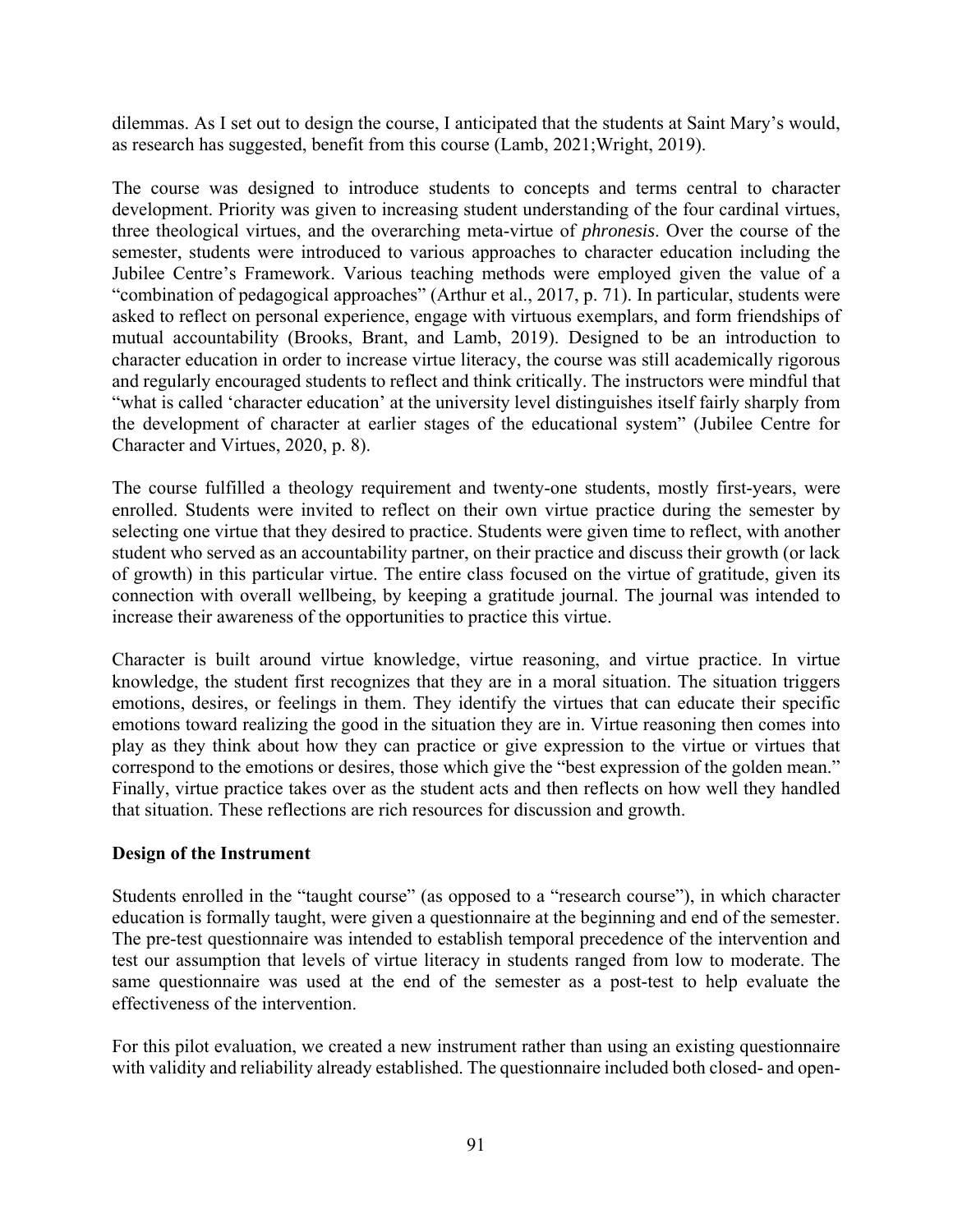questions. Demographic data such as the course year of the student was collected, but otherwise data was collected anonymously.

Multiple questions in the questionnaire were designed to determine the level of virtue literacy in students by asking students for definitions of terms. Examples included:

- *Prudence is best described as:*
	- *a) Practical wisdom*
	- *b) Humility*
	- *c) Gentleness*
	- *d) Justice*
	- *e) I don't know*
- *Vice is best described as:* 
	- *a) The absence of virtue*
	- *b) A bad habit*
	- *c) A moral failing*
	- *d) I don't know*
- *Temperance is best described as:* 
	- *a) Self-control*
	- *b) Courage*
	- *c) Wisdom*
	- *d) Generosity*
	- *e) I don't know*

Other questions in the questionnaire asked students about their perception of the campus ethos, particularly about their observation of virtues being modeled or discussed. Examples included:

- *On campus I see the virtues of wisdom, self-control, courage, and justice being modeled by most faculty (*similar questions were asked about staff, students, and coaches*):* 
	- *a) Consistently*
	- *b) Often*
	- *c) Sometimes*
	- *d) Rarely*
- *Where should virtues be discussed?* 
	- *a) In class*
	- *b) Through extracurricular activities*
	- *c) In campus ministry*
	- *d) All of the above*

The questionnaire also included two brief case studies. Following each case study, students were given an open-ended question asking them to explain their thoughts about the situation and the decisions of the actors.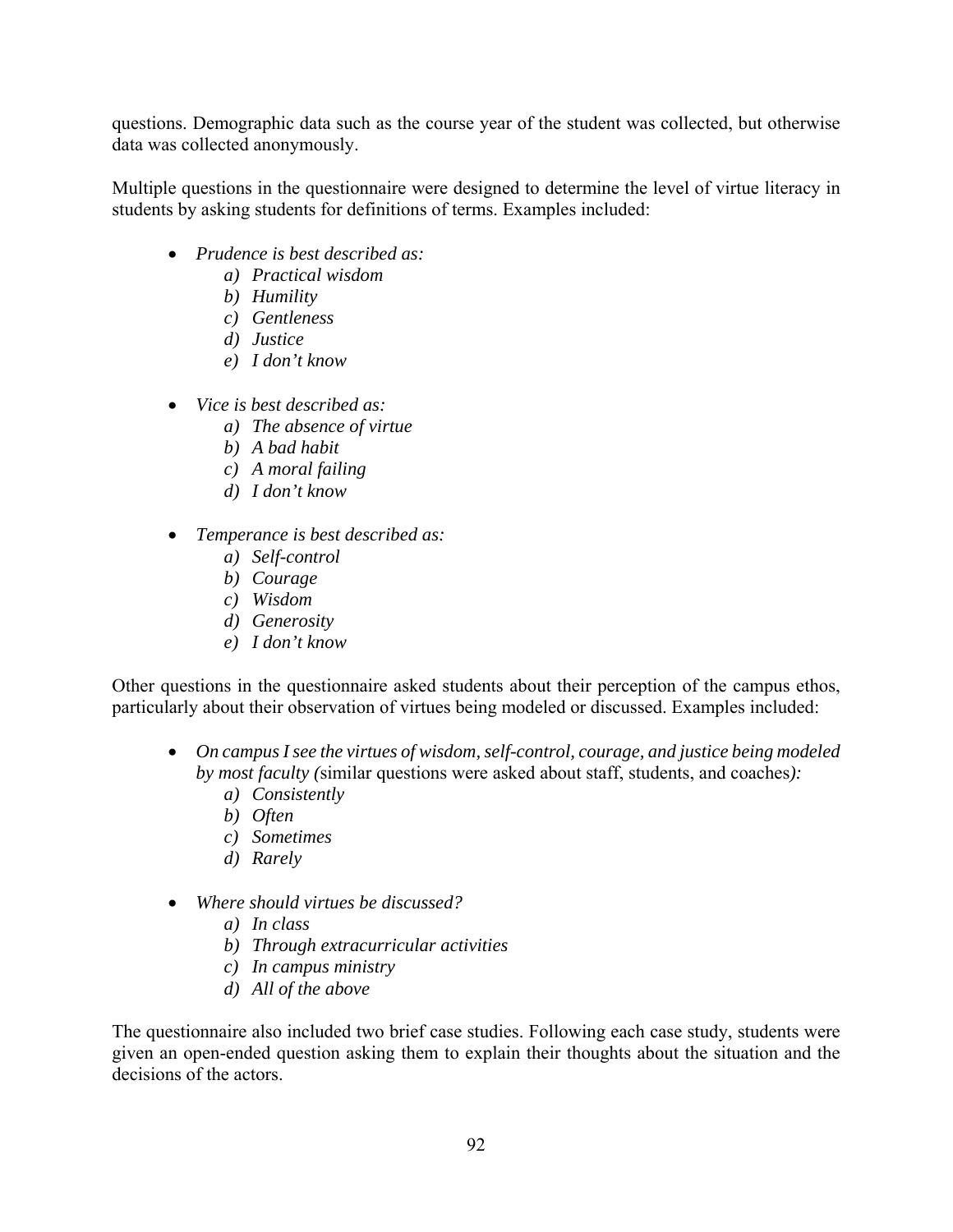While the class required all of the grading requirements of a university course, it was communicated to students that the ultimate objective of the course was more than achieving a grade, that is, to invite them to grow in virtue. In addition to a post assessment, a survey was administered at the end of the semester. The survey revealed that, as a result of the class, 85% of the students agree or strongly agree that they grew in their knowledge of what virtues are and 95% grew in their knowledge of specific virtues. Seventy percent indicated that they are more likely to practice virtue after the course. Fifty-two percent agreed or strongly agreed that virtues were important to them before they took the class. This increased to 86% at the conclusion of the course.

Of the various methods used, most students found class discussions and consideration of moral dilemmas most helpful and 85% agree or strongly agree that they are more likely now to try to grow in virtue. As with any study, there are several limitations to this study, one of which is how enduring the survey responses are. For example, one could expect the effectiveness of the course to lessen six months after the end of the class. However, I do believe that the preliminary results are significant enough to give strong consideration to the value of an explicit course in virtue.

From my observation, students seemed most engaged in the class when discussing a moral dilemma, especially those brought up by students themselves from stories that they had read or heard about in the news. There was passion in their voices; yet they were also respectful of one another's views. Given the emotions often attached to moral issues, it is important that discussions about them take place in a safe environment. If students experience school as a caring community, the work of character education is more likely to be successful (Berkowitz & Bier, 2007). This is also true if students experience a sense of belonging (Lamb, 2021). A nurturing environment enables students to "practice and reflect upon character" (Arthur, 2015, p. 14). Mentors are also essential for a university which seeks to foster growth in virtue. In particular, "the degree to which students feel a member of staff knows them personally is important" (Arthur, 2015, p. 16).

I encouraged repeated practice of virtue throughout the course. For Aristotle, "virtues are cultivated relationally and dynamically, by emulating role models and by way of repeated practice." In the context of higher education, this habituation must be "rational, reflective and selfdirected," not just the copying that younger students perform (Character Education in Universities, 2020, p. 8). College faculty and staff can and do provide inspiring examples of virtues which students may choose to emulate. For example, students can catch the "passion" as well as the "subtle judgment" from a mentor with whom they have a relationship (Williams, 2017, p. 6). This is a familiar concept to those in Lasallian education.

### **Discussion and Future Possible Directions**

Dan Wright, a former Senior Fellow at the Jubilee Centre and Head of the London Oratory School, makes a case for an explicitly "taught course" in character education, in addition to the implicit methods of integrating it across the curriculum, role modeling and teaching profession specific ethics. He sees the purpose of an explicit course to provide for "the fullest exploration of the practical and theoretical issues associated with their own personal development or growth in virtue, with their individual flourishing, with their living well" (Wright, 2014, p. 3). He sees it as the "most focused means to providing stimulating and structured support … to think through how to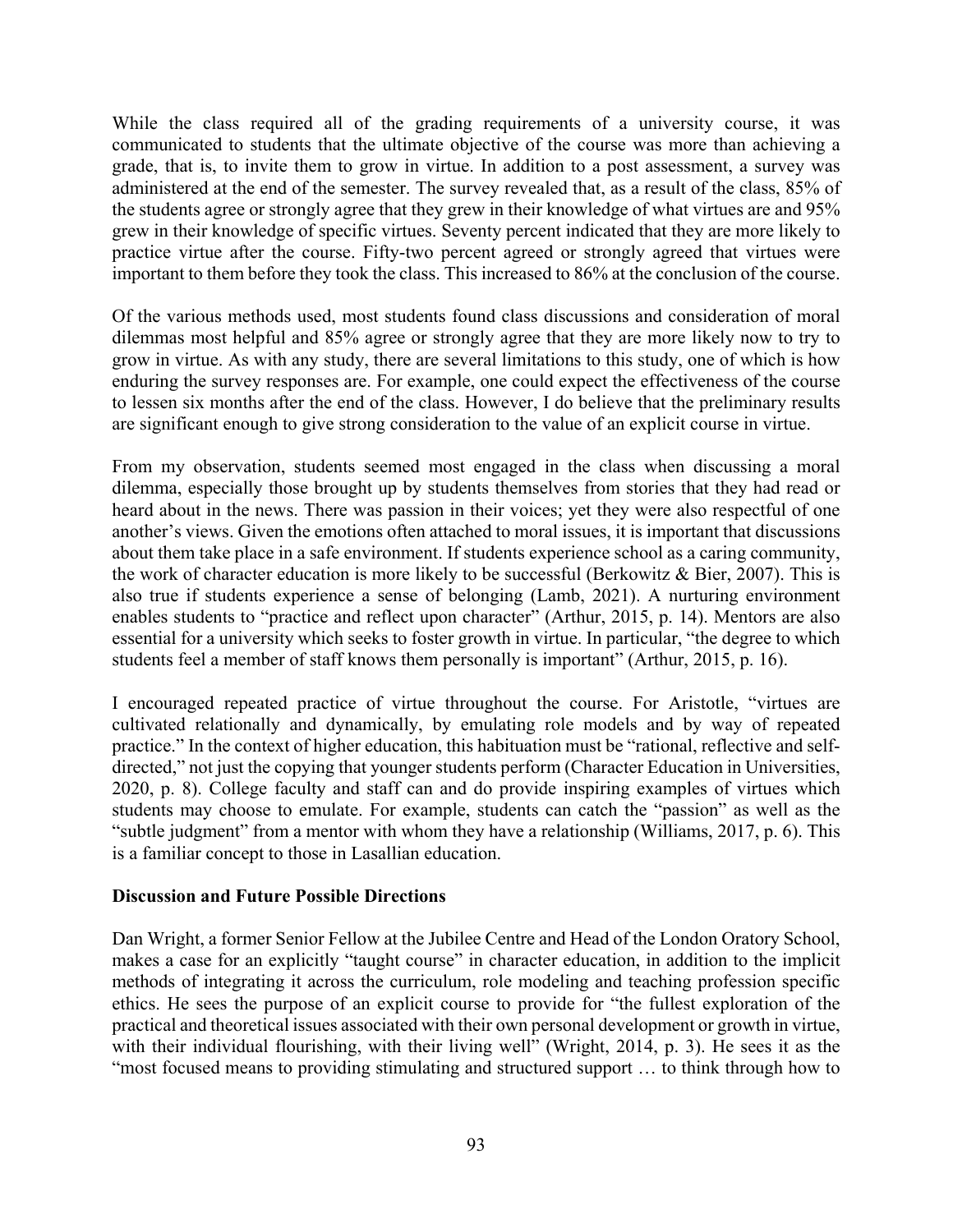become virtuous" (Wright, 2014, p. 3). The issues students face can become the substance of reflection which leads to growth and flourishing:

Through a taught course we are given concepts, tools and practices that will enable us to grow deeper into the freedoms of the moral life and that only comes with theory, practice, discussion, experience, reflection and exposure … (it is) the best hope … strengthening and informing what goes on elsewhere in the school in terms of character education … a discrete space to enable students to integrate in a systematic fashion ideas and insights gained in other parts of the curriculum about the essential features of human flourishing and how they fit together in a well-founded life (Wright, 2014, pp. 5-6).

There are three approaches to take on in a "taught course," which would give students the language to discuss theories and virtues.

- 1. Students learn what virtues enable you to do and what benefits are gained. They learn situations in which to practice this virtue, emotions that may arise calling for this virtue, and how to practice the virtue in different circumstances.
- 2. Students "build their own understanding of virtues … and how best to exercise them in their lives" and "identify the virtues they need to cultivate in order to flourish once they enter the world of work" (Wright, 2014, p. 9).
- 3. Student should focus on issues which drive and spark a call to act virtuously … how we bring our knowledge, reasoning and practice about virtues to specific issues that call for their exercise … moving out from the moral agent to wider society" (Wright, 2014, p. 10).

If character education is happening within an explicitly "taught course," how will that course be evaluated? Much of the true evaluation will happen while students are engaged in selfexamination. Based on that self-examination, they can place themselves within the stages of moral development:

- 1. Open to building virtue, but not sure about some of it;
- 2. Committed, but get carried away;
- 3. Committed to practice, but don't like doing it;
- 4. Committed to practice, want to do it, but don't know why;
- 5. All of the preceding four, but they also know why (Wright, 2014, pp. 13-16).

In the virtue course that we taught at Saint Mary's University of Minnesota, students who indicated that they were committed to practice, want to do it and know why increased from 15% at the beginning of the course to 60% at the end of the course. Of course, there are cautions regarding self-assessments due to the tendency we have to see ourselves better than we might be perceived by others. These cautions are important to take into consideration. We cannot simply assess virtue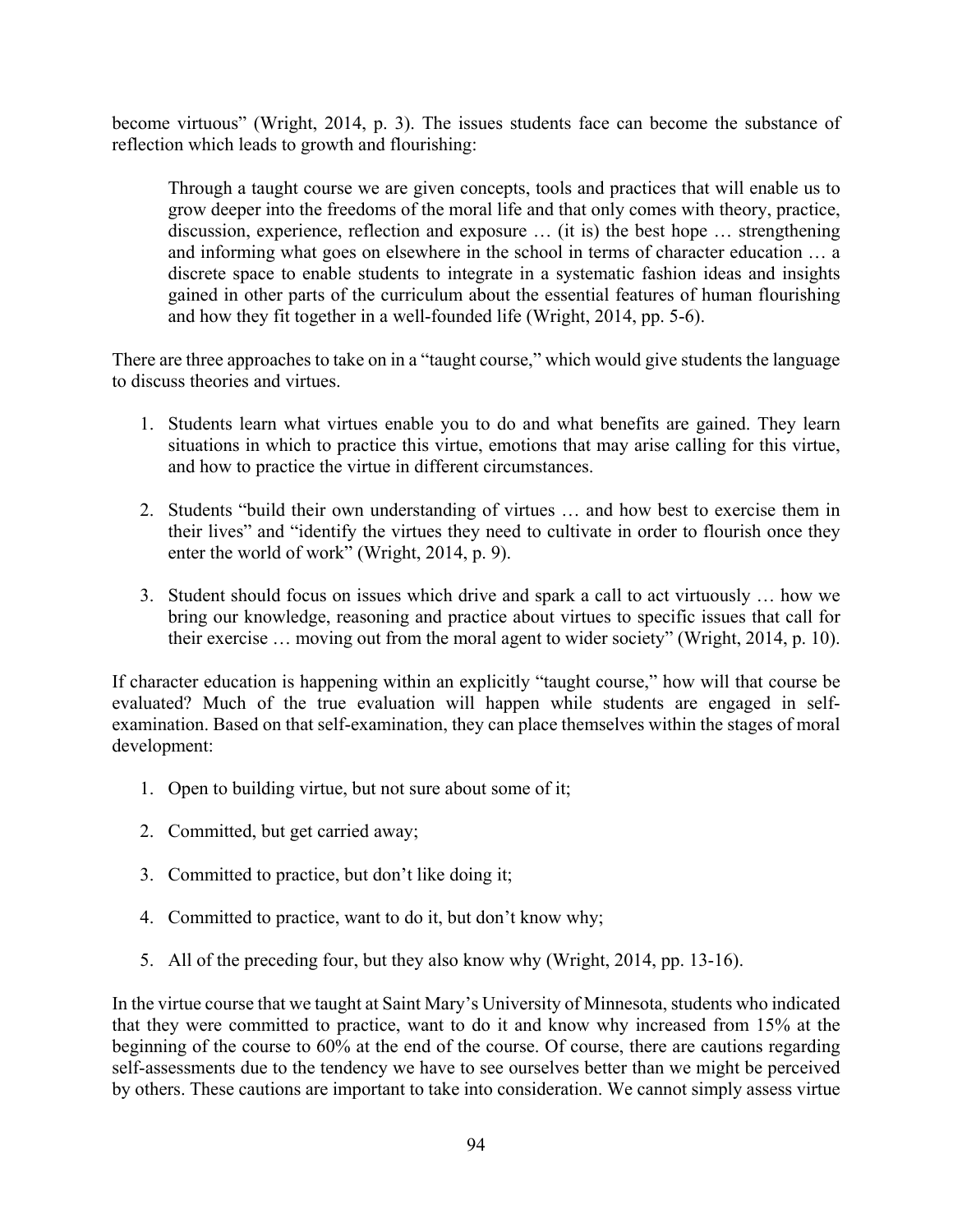by observation because a person's intentions are essential to determining whether someone is practicing virtue or not.

# **Conclusion**

Aquinas taught that living things seek the good and avoid the bad. Human beings, with an intellect, possess infused and acquired virtues. Our responses to situations can be shaped by reason. At times, we can experience a conflict when two or more virtues appear to come up against each other in a given situation. Practical wisdom, or prudence, can help us know the what, when and how in each circumstance. It works with both nature and grace. Virtues always support the common good, not just the individual good. Aquinas believed that moral self-improvement was ongoing in human life, a point on which he differs from Aristotle. For Aquinas, like De La Salle, the goal of life is eternal life (Vogler, 2017).

We can, therefore, by means of character education, help form models of virtue who can move on from our campuses to inspire and attract others to the virtuous life they see witnessed in our graduates.

### **Bibliography**

Agathon, FSC. *The Twelve Virtues of a Good Teacher*. Translated by Gerard Rummery, FSC. Washington, DC: The Christian Brothers Conference, 2008.

Annas, J., *Intelligent Virtue.* Oxford: Oxford University Press, 2011.

Aristotle. *The Nicomachean Ethics.* Translated by David Rodd. Revised with an introduction and notes by Lesley Brown. New York: Oxford University Press, 2009.

Arthur, James, Kenneth Wildon and Ray Godfrey, with Ben Gray and Nigel Newton. *Graduates of Character: Values and Character: Higher Education and Graduate Employment.* Learning for Life. Birmingham: University of Birmingham, UK, 2015.

Arthur, James, Kristján Kristjánsson, Tom Harrison, Wouter Sanderse, and Dan Wright. *Teaching Character and Virtue in Schools*. London: Routledge, 2017.

Berkowitz, Marvin and Melinda Bier. *What Works in Character Education.* Saint Louis: Character Education Partnership, 2005.

Bok, Derek C. "Can Ethics Be Taught," *Change*, Vol. 8, No. 9 (1976): pp. 26-30. Taylor & Francis, Ltd.

Carr, David. "Virtue and Character in Higher Education," *British Journal of Educational Studies,*  Vol. 65, No. 1 (2017). http://doi.org/10/1080/00071005.2016.1224806.

Fishman, R. "Deciding to Go to College," *New American Educator Policy Program, First Series*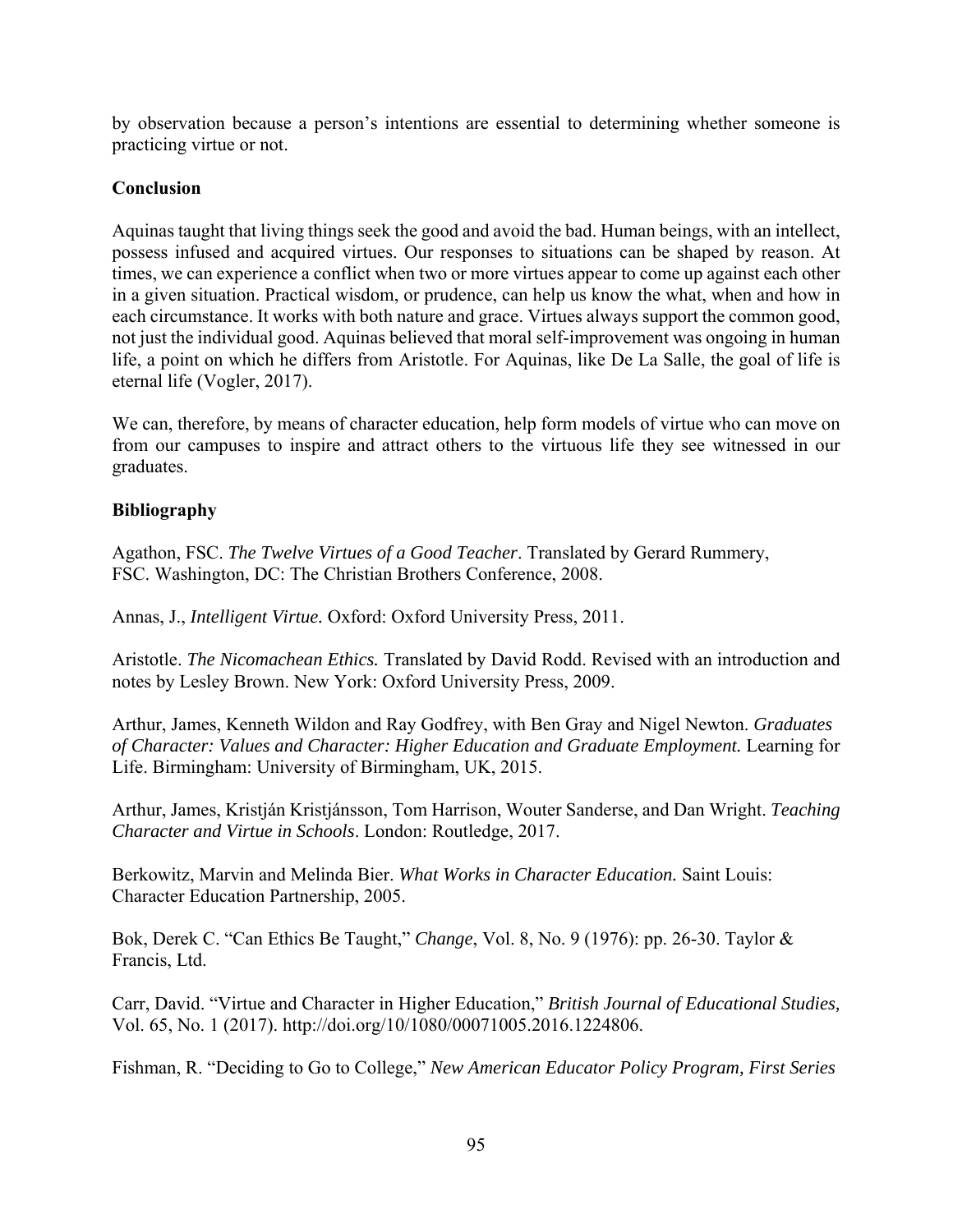*of College Decision Series,* (2015). *https://www.luminafoundation.org/files/resources/decidingto-go-to-college.pdf.* 

Jonas, Mark. "Plato on Dialogue as a Method for Cultivating Virtues." In *The Theory and Practice of Virtue Education,* edited by Tom Harrison and David Ian Walker, pp. 85-97. New York: Routledge, 2018.

Jubilee Centre for Character and Virtues. *A Framework for Character Education in School* (2017)*.*  https://www.jubileecentre.ac.uk/527/character-education/framework.

Jubilee Centre for Character and Virtues. *Character Education in Universities: A Framework for Flourishing.* The Oxford Character Project, 2020. https://oxfordcharacter.org/resources/charactereducation-in-universities-a-framework-for-flourishing.

Lamb, Michael, Jonathan Brant, and Edward Brooks. *How is Virtue Cultivated? Seven Strategies for Postgraduate Character Development.* The Oxford Character Project (2021). *https://oxfordcharacter.org/uploads/files/how-is-virtue-cultivated.pdf* 

Lamb, Michael. "Several Reasons Why it is Good to Form Character within the University." (Presentation, Saint Mary's University of Minnesota, Minneapolis, MN, October 18, 2021).

Murray, Michele. "Character Education: An Ethical Choice for Higher Education" (1996). http://www.uvm.edu/~vtconn/v16/murray.html?tp=true.

Pritchard, Ivor, "Character Education: Research Prospects and Problems." *American Journal of Education,* Vol. 96, No.4 (1988): pp. 469-495. https://doi.org/10.1086/443904.

Vogler, Candace, "Aquinas on Practical Wisdom," unpublished conference paper for the 5th Annual Jubilee Centre for Character and Virtues Conference at Oriel College, Oxford University, Thursday  $5<sup>th</sup>$  – Saturday  $7<sup>th</sup>$  January 2017.

Williams, Brian, "John Henry Newman's Concept of Intellectual and Moral Phronesis." Unpublished conference paper for the  $5<sup>th</sup>$  Annual Jubilee Centre for Character and Virtues Conference at Oriel College, Oxford University, Thursday  $5<sup>th</sup>$  – Saturday  $7<sup>th</sup>$  January 2017.

Wright, Dan. "The Good Sense of Aristotelian Character Education: Making Character Education More Explicit: The Case for a Taught Course," Jubilee Centre for Character and Virtues. Insight Series (2019). https://www.jubileecentre.ac.uk/userfiles/jubileecentre/pdf/insightseries/WrightD.pdf.

# **Endnotes**

1. Sister Mary Elizabeth Ann McCullough, R.S.M., Ed.D. serves as the Director of Campus